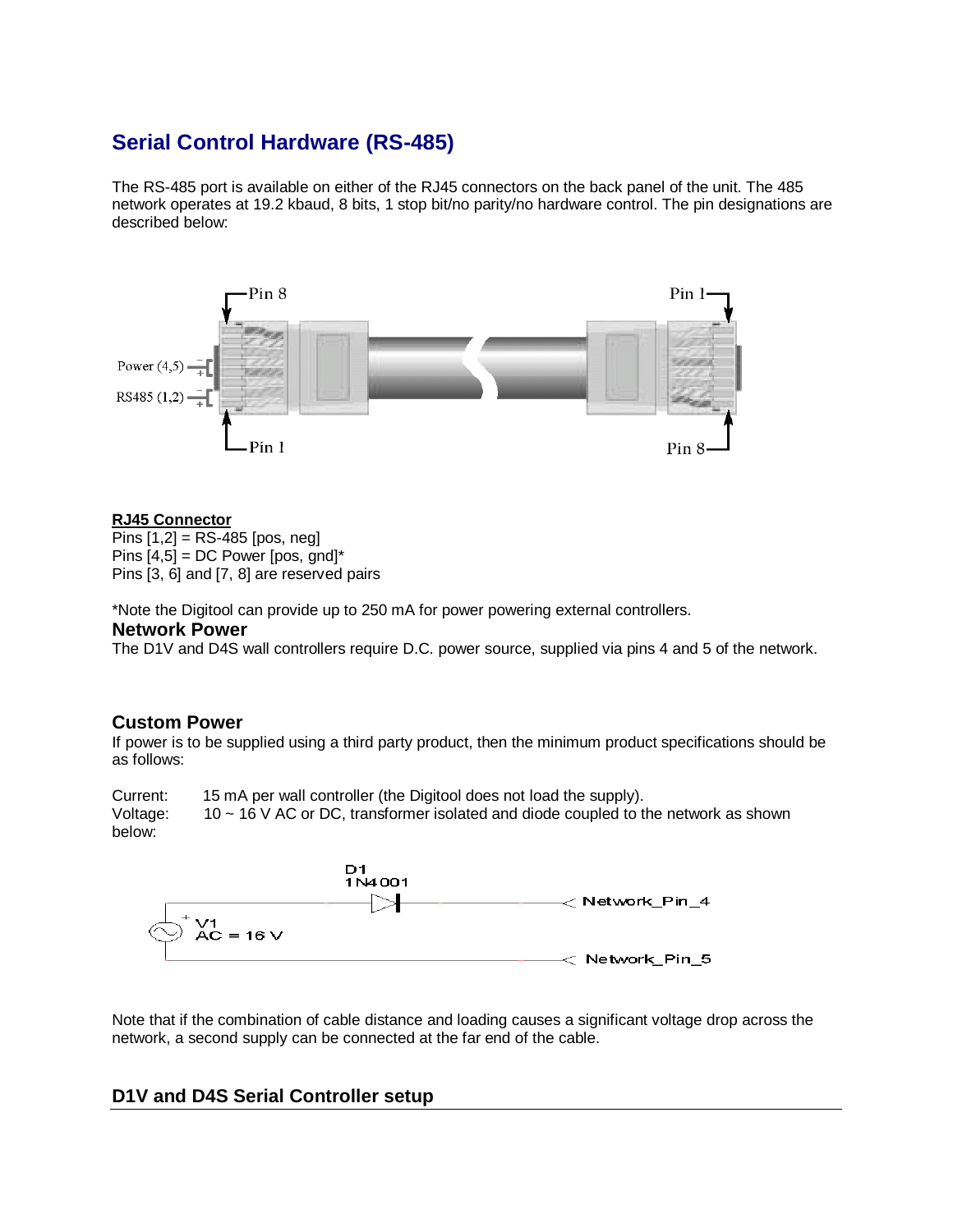The Digitool uses ID numbers, which are a sort of address, to link external serial controllers to audio controls in the Digitool. Use the Digitool front panel user interface or Digitool HD GUI to configure selected ID numbers to control specific target controls in the Digitool. Switches on the D1V or D4S set the controller to the corresponding ID numbers.

The D1V has a rotary encoder that the sends set commands with a value. By pressing the encoder, the user can select one of the 4 consecutive device ID #s for control. An LED lights to indicate the selection and the LEDs around the knob indicate its current setting.

To prepare the D1V for installation, the switches on the rear must be set. These switches establish the unit as a D1V, set the Base address (the group of 4 device ID #s) and engage a termination resistor if the last controller on the line.

D1V operation: Set Switch 1 to ON Set Switch 2 to OFF

D4S Switch mode: Set Switch 1 to ON Set Switch 2 to ON In switch mode, each button operates independently to mute or unmute a signal for example.

D4S Trigger mode: Set Switch 1 to OFF

Set Switch 2 to On

In Trigger mode the 4 switches work together. Pressing one switch cancels the previous selection. With the Digitool, this is used to recall presets. With the Base address set for ID #s 1 to 4, presets 1 to 4 can be recalled. Likewise if the base address is set to 5-8 allows recall of presets 5-8. Using two controllers together allows recall of presets 1 to 8.

Setting the base Address.

Switches 3 to 7 set the base address.

All switches (3,4,5,6 &7) off sets the base address to 1 for ID #s 1 to 4.

The table below shows the switch settings on the D1V and D4S to set the ID address range. A "0" for a switch is off and a "1" indicates on.

| <b>ID Range</b> | Switch<br>34567 | <b>ID Range</b> | Switch<br>34567 | ID Range  | Switch<br>34567 | <b>ID Range</b> | Switch<br>34567 |
|-----------------|-----------------|-----------------|-----------------|-----------|-----------------|-----------------|-----------------|
| $1 - 4$         | 00000           | $33 - 36$       | 00010           | $65 - 68$ | 00001           | $97 - 100$      | 00011           |
| $5 - 8$         | 10000           | $37 - 40$       | 10010           | $69 - 72$ | 10001           | $101 - 104$     | 10011           |
| $9 - 12$        | 01000           | $41 - 44$       | 01010           | 73 - 76   | 01001           | $105 - 108$     | 01011           |
| $13 - 16$       | 11000           | 45 - 48         | 11010           | 77 - 80   | 11001           | $109 - 112$     | 11011           |
| $17 - 20$       | 00100           | 49 - 52         | 00110           | $81 - 84$ | 00101           | $113 - 116$     | 00111           |
| $21 - 24$       | 10100           | $53 - 56$       | 10110           | $85 - 88$ | 10101           | $117 - 120$     | 10111           |
| $25 - 28$       | 01100           | $57 - 60$       | 01110           | $89 - 92$ | 01101           | 121 - 124       | 01111           |
| $29 - 32$       | 11100           | - 64<br>61      | 11110           | $93 - 96$ | 11101           | Invalid         | 11111           |

So for serial IDs 17 to 20 the switches 3 to 7 would be off, off, on, off, off respectively.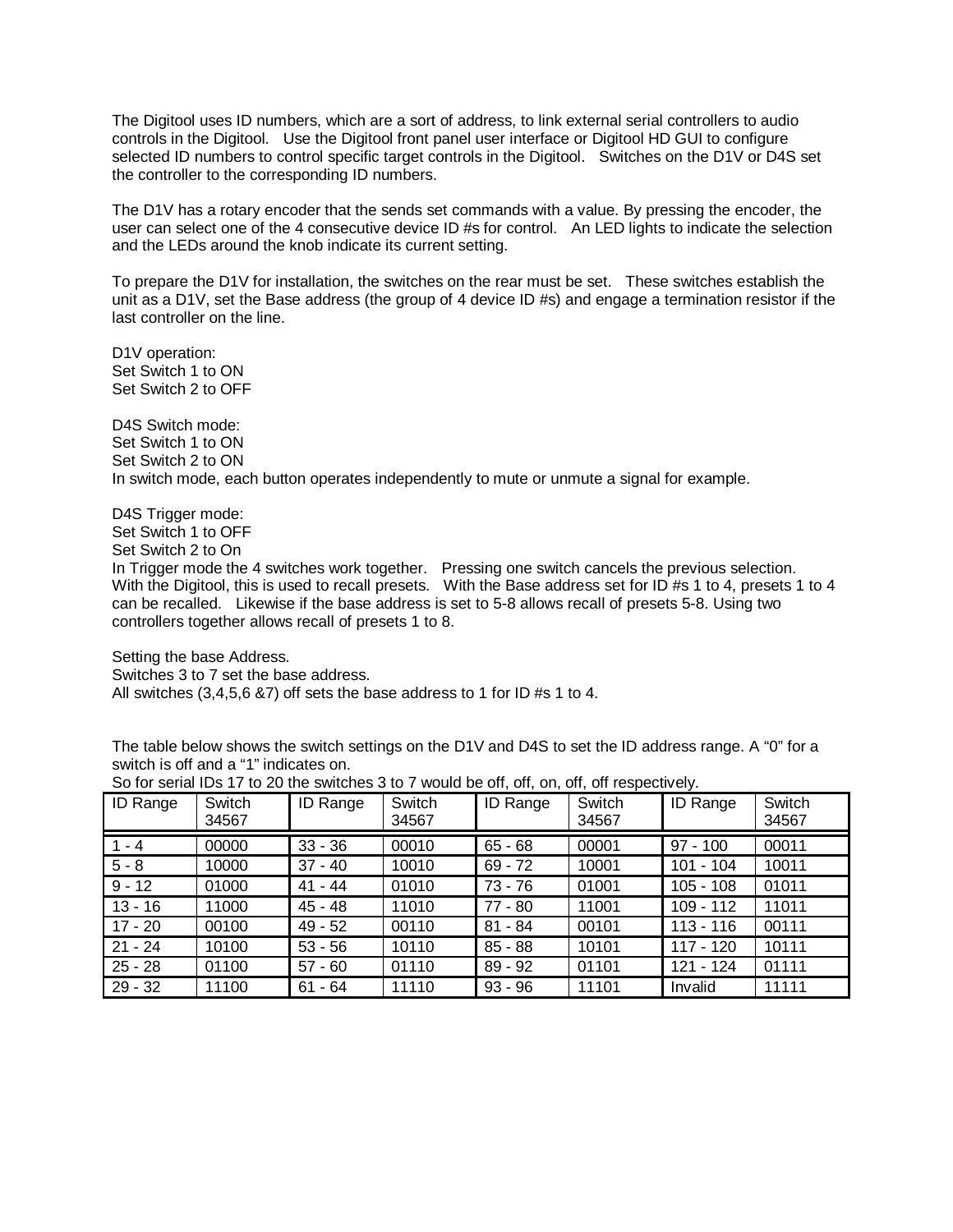# **Serial Control Protocol (RS-485)**

*Warning: This section of the document describes the RS-485 communication protocol used by the Digitool and is provided for persons developing and programming new control devices. Please refer to the section above and the HELP file in the Digitool HD GUI for directions for configuration and use of Peavey serial control modules with the Digitool.*

The command protocol for Digitool's RS-485 network uses ASCII-based command strings. All address and data values in the command string must be generated as hex characters. A typical command has the following form:

S802FF.

The command above has three fields plus a terminating character. They are:

**Command Field** - The first field is a single character and determines the type of command string. In the above example, the command type 'S' stands for 'SET'. Other command types used by Digitool are 'G' for 'GET', 'V' for 'VERIFY', 'T' for 'TRIGGER' and U for 'UNUSED'.

**Address Field -** The next field is a 3-character hex address that determines which serial ID within the Digitool is to be modified. This value should be the sum of the Digitool absolute address plus the Serial ID value used in the Serial Control Settings window as the offset. In the above example, the address field is the absolute address of 800 hex (2048 decimal) plus serial ID 2.

**Data Field –** The last field is a two-character hex value that determines the value of the target level. FFh can be thought of as full clockwise rotation of the target level, while 00h is full counter-clockwise rotation. Note that the Max and Min level settings in the assignment procedure in the Serial Control Settings window, determine what the levels will be when the serial control is fully clockwise or counter-clockwise. If the target is a mute group then hex values from 00h to 7Fh will mute the target while hex values from 80h to FFh un-mute the target.

**Termination –** Commands must be terminated with a period.

**Digitool Response -** If the above command (S802FF) is sent to the Digitool, the unit will respond with 'V802FF.' unless Serial ID 2 is not enabled in the Digitool, in which case then Digitool will respond with 'U802.' meaning that address 802h is not used.

## **Serial Control Application**

An example application of the serial control is provided below. Suppose that the Digitool is being used as a mixer for a meeting room in which there are four microphones and a stereo audio feed from a video player. The Digitool audio inputs and outputs are described as follows:

Input channel  $1 =$  Mic 1 Input channel  $2 =$  Mic 2 Input channel  $3 =$  Mic 3 Input channel  $4 =$  Mic  $4$ Input channel  $5 =$  audio feed left Input channel  $6 =$  audio feed right Output channel  $1 =$  Main output Left Output channel  $2 =$  Main output Right Output channel 3 = Ceiling speaker output Output channel 4 = Recording output

For this application we would like to remotely control each input level plus include a master level for the system. In addition we will provide a mute control for the stereo feed and a global mute for the system.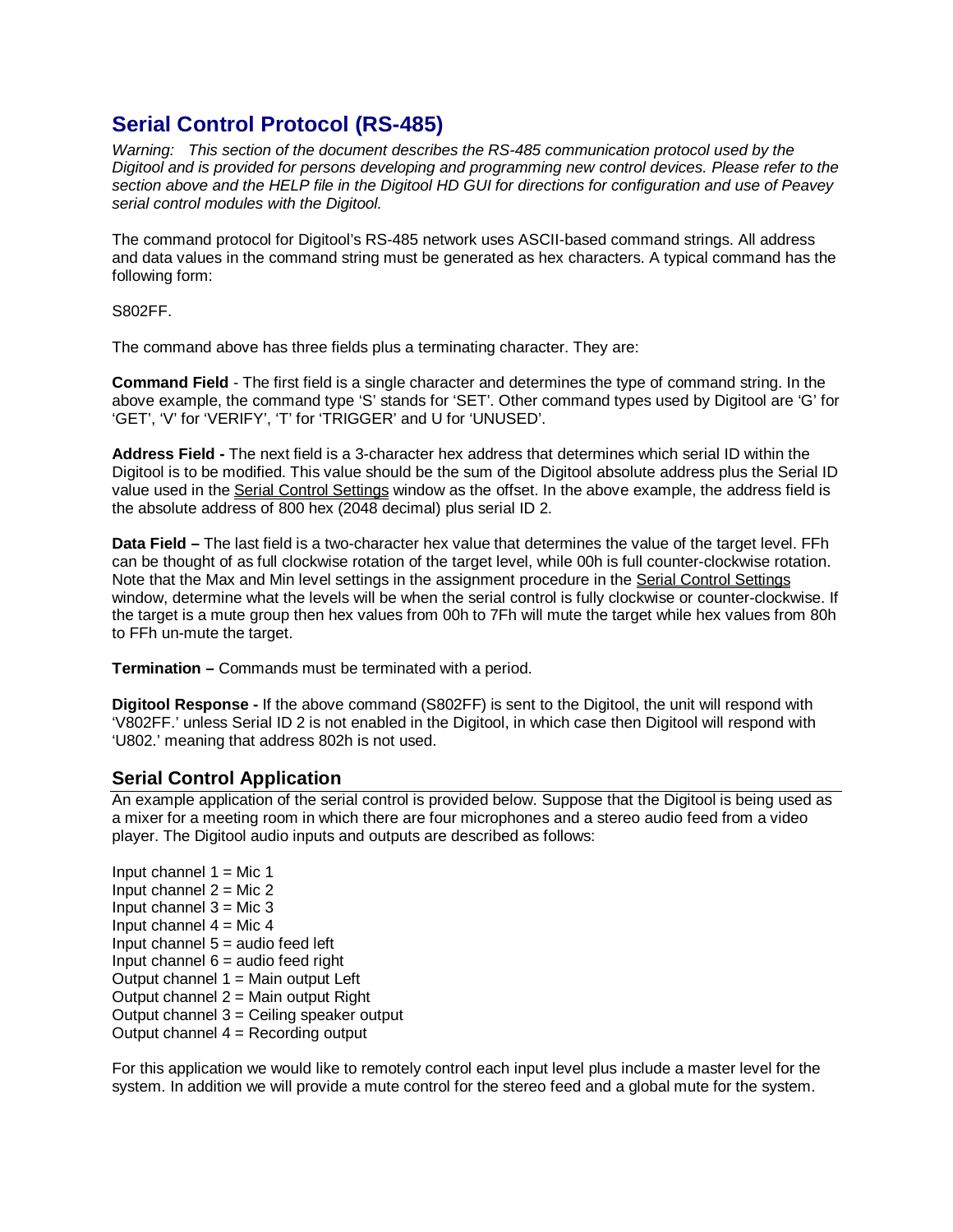The controlling device is assumed to be a third-party ASCII text based script controller capable of communicating on an RS-485 multi-drop network (19.2 kBaud).

#### **Assigning Serial Controls to Signal Level Targets**

A third-party remote controller generates the desired level and mute commands described above. These serial commands must be assigned to targets within the Digitool before the external device can control them. This can be done from the front panel of the Digitool or from the Serial Control section of the Utilities screen in the Digitool HD GUI. To assign the first control to mic 1, go to Utilities (Audio/Utilities).

#### **Microphone assignments**

- Select ID#1 in the Serial Control panel.
- Select Control Type 'Level'.
- Using the 'Select Target' drop down list, select target 'Inx'.
- Select checkbox 1 in the 'Select channels for x' selection box.
- Use the Max and Min scaling controls to determine the limits of the control.
- **Enable the control clicking the Off/On button.**

Repeat the assignment described above for the remaining four input channels using ID 2 through 4, except in step 3, select checkbox 2 thru 4 respectively.

#### **Stereo assignment**

For the stereo feed assignment using serial ID 5, select target 'Inx' and check boxes 5 and 6. Select 'Level' Control Type. This allows serial ID 5 to control both input channel levels simultaneously. Adjust the level scaling as needed and enable the control.

#### **Master level assignment**

For the master level control, assign ID 6 to target 'Outx' with checkboxes 1, 2, 3 and 4 selected. Select 'Level' Control Type. Scale the max and min levels and enable the control.

#### **Stereo Mute assignment**

For the stereo feed mute control using ID 7, select target 'Inx' and check boxes 5 and 6. Select 'Mute' Control Type and enable.

#### **Master Mute assignment**

For the master mute control using ID 8, select target 'Outx' and check boxes 1, 2, 3 and 4. Select 'Mute' Control Type and enable.

The assignments are summarized below.

| (channel 1 input level)                 |
|-----------------------------------------|
| (channel 2 input level)                 |
| (channel 3 input level)                 |
| (channel 4 input level)                 |
| (channel 5,6 stereo input level)        |
| (channel 1,2,3,4 output, Master Volume) |
| (channel 5,6 input, Stereo Mute)        |
| (channel 1,2,3,4 output, Master Mute)   |
|                                         |

The associated matrix routings are shown below: